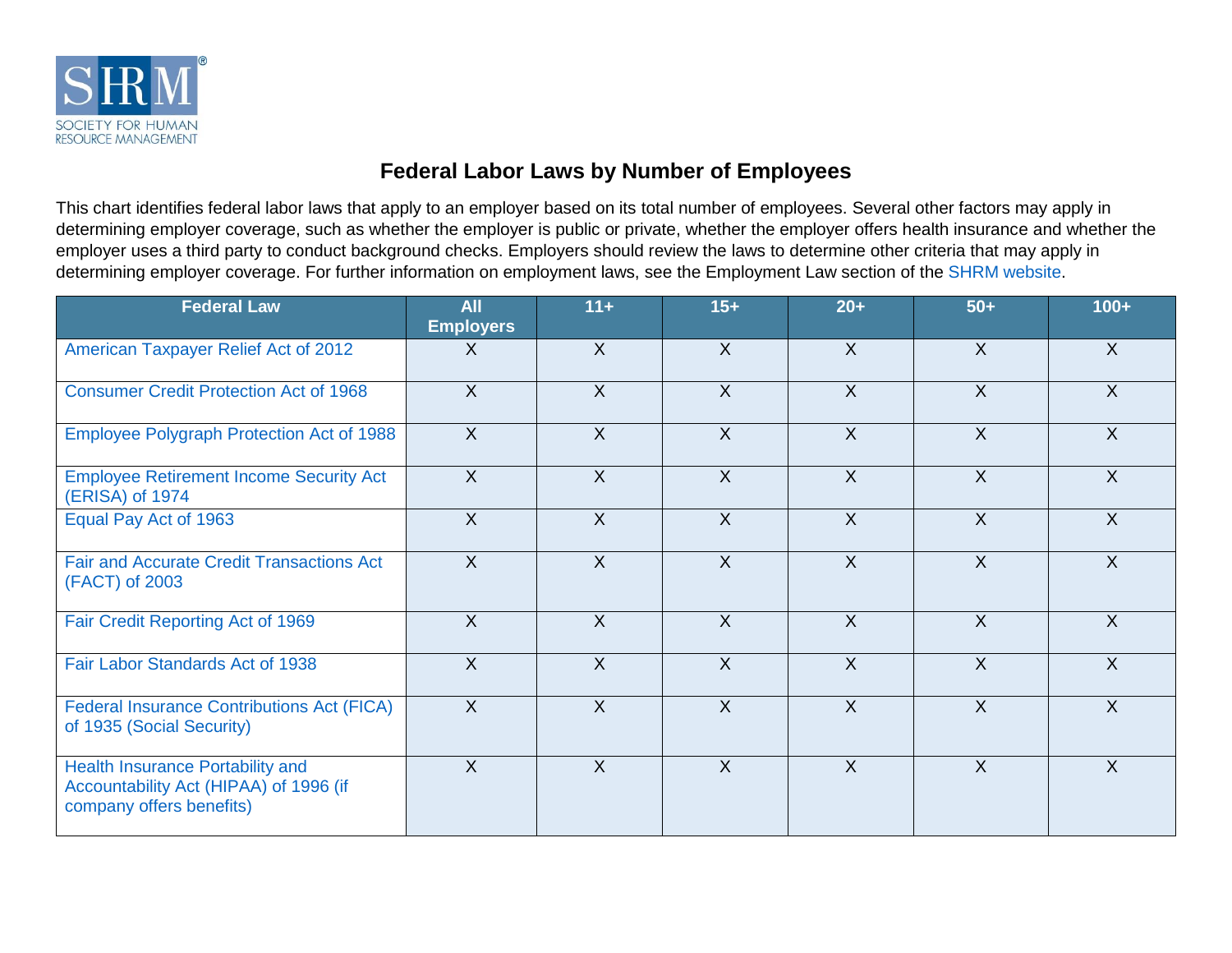| <b>Federal Law</b>                                                                            | <b>All</b><br><b>Employers</b> | $11+$          | $15+$          | $20+$          | $50+$          | $100+$         |
|-----------------------------------------------------------------------------------------------|--------------------------------|----------------|----------------|----------------|----------------|----------------|
| Immigration Reform and Control Act of<br>1986                                                 | $\sf X$                        | $\overline{X}$ | $\overline{X}$ | $\overline{X}$ | $\overline{X}$ | $\overline{X}$ |
| Immigration and Nationality Act (INA)                                                         | $\overline{X}$                 | $\overline{X}$ | $\overline{X}$ | $\overline{X}$ | $\overline{X}$ | $\overline{X}$ |
| Lilly Ledbetter Fair Pay Act of 2007                                                          | $\overline{X}$                 | $\overline{X}$ | $\overline{X}$ | $\overline{X}$ | $\overline{X}$ | $\overline{X}$ |
| Mental Health and Addiction Equity Act of<br>2008 (for group health insurance plans)          | $\overline{X}$                 | $\overline{X}$ | $\overline{X}$ | $\overline{X}$ | $\overline{X}$ | $\overline{X}$ |
| National Labor Relations Act of 1947                                                          | $\overline{X}$                 | $\overline{X}$ | $\overline{X}$ | $\sf X$        | $\overline{X}$ | $\overline{X}$ |
| Newborns' and Mothers' Health Protection<br>Act of 1996 (for group health insurance<br>plans) | $\overline{X}$                 | $\overline{X}$ | $\overline{X}$ | $\overline{X}$ | $\overline{X}$ | $\overline{X}$ |
| <b>Occupational Safety and Health Act</b><br>(OSHA) of 1970                                   | $\mathsf{X}$                   | $\mathsf{X}$   | $\overline{X}$ | $\sf X$        | $\mathsf{X}$   | $\mathsf{X}$   |
| <b>OSHA Hazard Communication Standard</b>                                                     | $\overline{X}$                 | $\overline{X}$ | $\overline{X}$ | $\overline{X}$ | $\overline{X}$ | $\overline{X}$ |
| Sarbanes-Oxley Act of 2002                                                                    | $\overline{X}$                 | $\overline{X}$ | $\overline{X}$ | $\overline{X}$ | $\overline{X}$ | $\overline{X}$ |
| <b>Uniformed Services Employment and</b><br>Reemployment Rights Act of 1994                   | $\overline{X}$                 | $\overline{X}$ | $\overline{X}$ | $\overline{X}$ | $\overline{X}$ | $\overline{X}$ |
| <b>OSHA Recordkeeping</b>                                                                     |                                | $\overline{X}$ | $\overline{X}$ | $\overline{X}$ | $\overline{X}$ | $\overline{X}$ |
| Americans with Disabilities Act of 1990                                                       |                                |                | $\overline{X}$ | $\overline{X}$ | $\overline{X}$ | $\overline{X}$ |
| <b>Genetic Information Nondiscrimination Act</b><br>(GINA) of 2008                            |                                |                | $\overline{X}$ | $\overline{X}$ | $\overline{X}$ | $\overline{X}$ |
| <b>Pregnancy Discrimination Act</b>                                                           |                                |                | $\overline{X}$ | $\overline{X}$ | $\overline{X}$ | $\overline{X}$ |
| Title VII of the Civil Rights Act of 1964                                                     |                                |                | $\mathsf{X}$   | X              | $\mathsf{X}$   | $\mathsf{X}$   |
| Age Discrimination in Employment Act of<br>1967                                               |                                |                |                | $\overline{X}$ | $\overline{X}$ | $\overline{X}$ |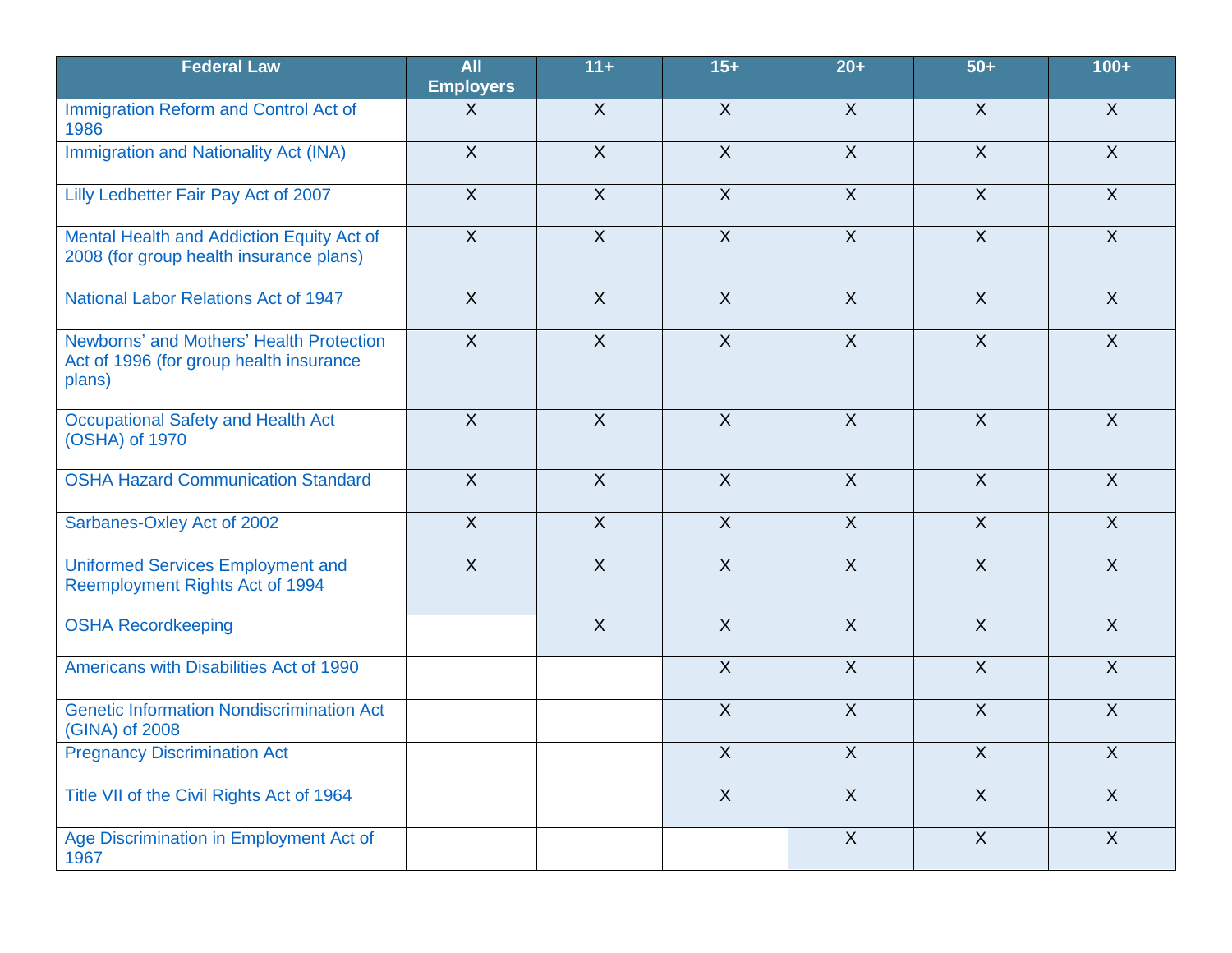| <b>Federal Law</b>                                                         | All<br><b>Employers</b> | $11 +$ | $15+$ | $20+$ | $50+$ | $100+$ |
|----------------------------------------------------------------------------|-------------------------|--------|-------|-------|-------|--------|
| <b>Consolidated Omnibus Benefits</b><br>Reconciliation Act (COBRA) of 1986 |                         |        |       |       | X     | Χ      |
| <b>EEO-1 Report filed annually</b>                                         |                         |        |       |       | X     | X      |
| Family and Medical Leave Act of 1993                                       |                         |        |       |       |       |        |
| <b>Patient Protection and Affordable Care Act</b><br>(PPACA)               |                         |        |       |       | Χ     | Χ      |
| <b>Worker Adjustment and Retraining</b><br>Notification Act of 1988        |                         |        |       |       |       |        |